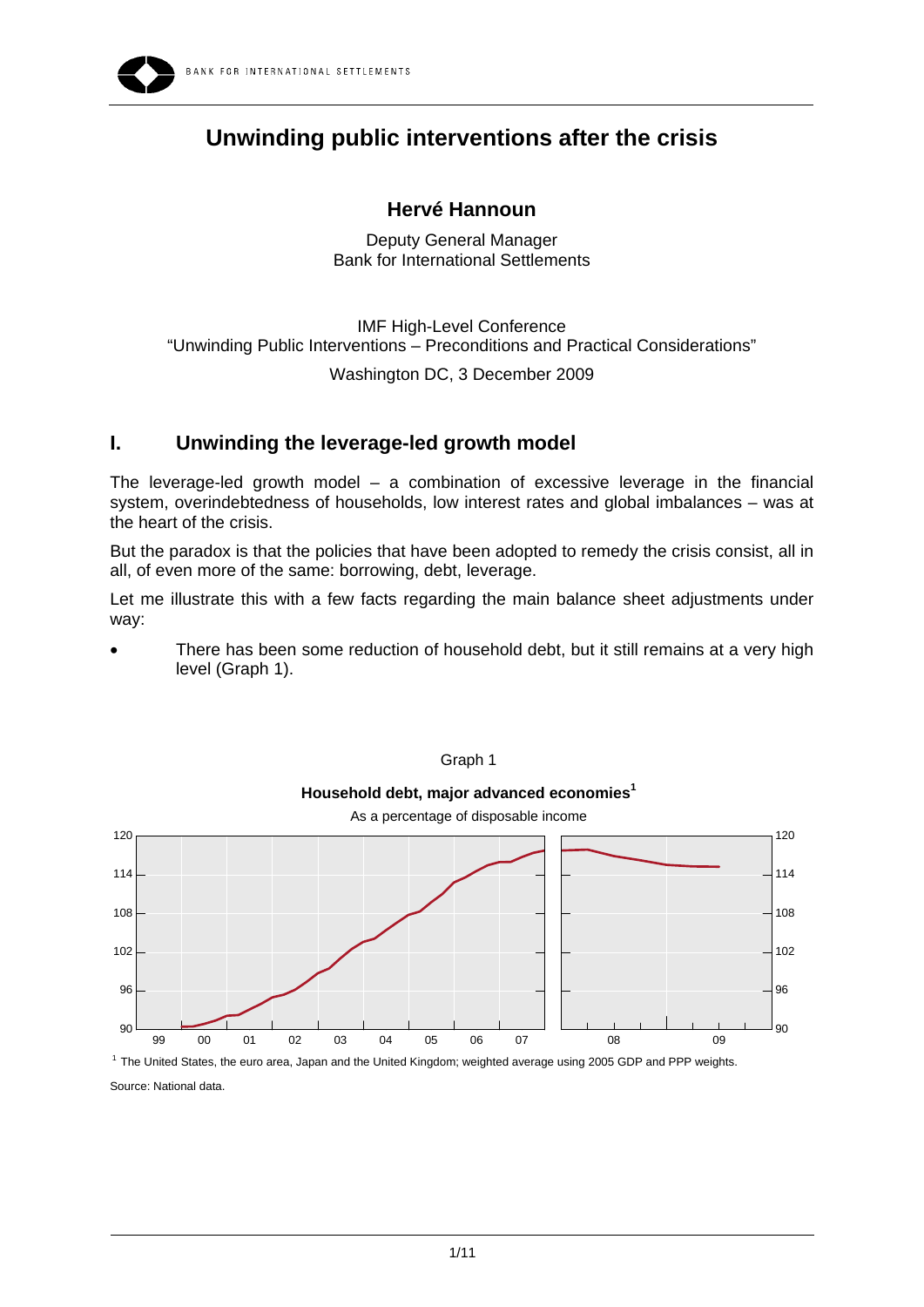### Graph 2



#### **Bank leverage ratio, assets and equity**

- Leverage of banks also remains high by historical standards, despite a reduction in the first half of 2009 (Graph 2).
- The decline in commercial banks' intermediation has been more than offset by the sharp rise in central banks' balance sheets (Graph 3). While interbank claims of BIS reporting banks have shrunk by USD 3 trillion since early 2008, central bank balance sheets have surged from USD 3.5 trillion to around USD 7 trillion. This has cushioned the decline in the growth of private bank credit, which turned negative in the last quarter. The near zero interest rate policy conducted by G10 central banks has also supported the maintenance of private debt but poses the risk of spurring risk-taking.
- And last but not least, there has been a colossal surge in public debt in advanced economies, by 20 percentage points of GDP in two years to almost 100% of GDP in 2009.
- Overall, taking decelerating private debt and accelerating public debt together, major economies are still leveraging up (Graph 4). Private debt seems to be still rising in relation to GDP well after government interventions. The ongoing surge in public debt in relation to GDP leaves aggregate leverage (total debt) on a rising trend in many advanced countries.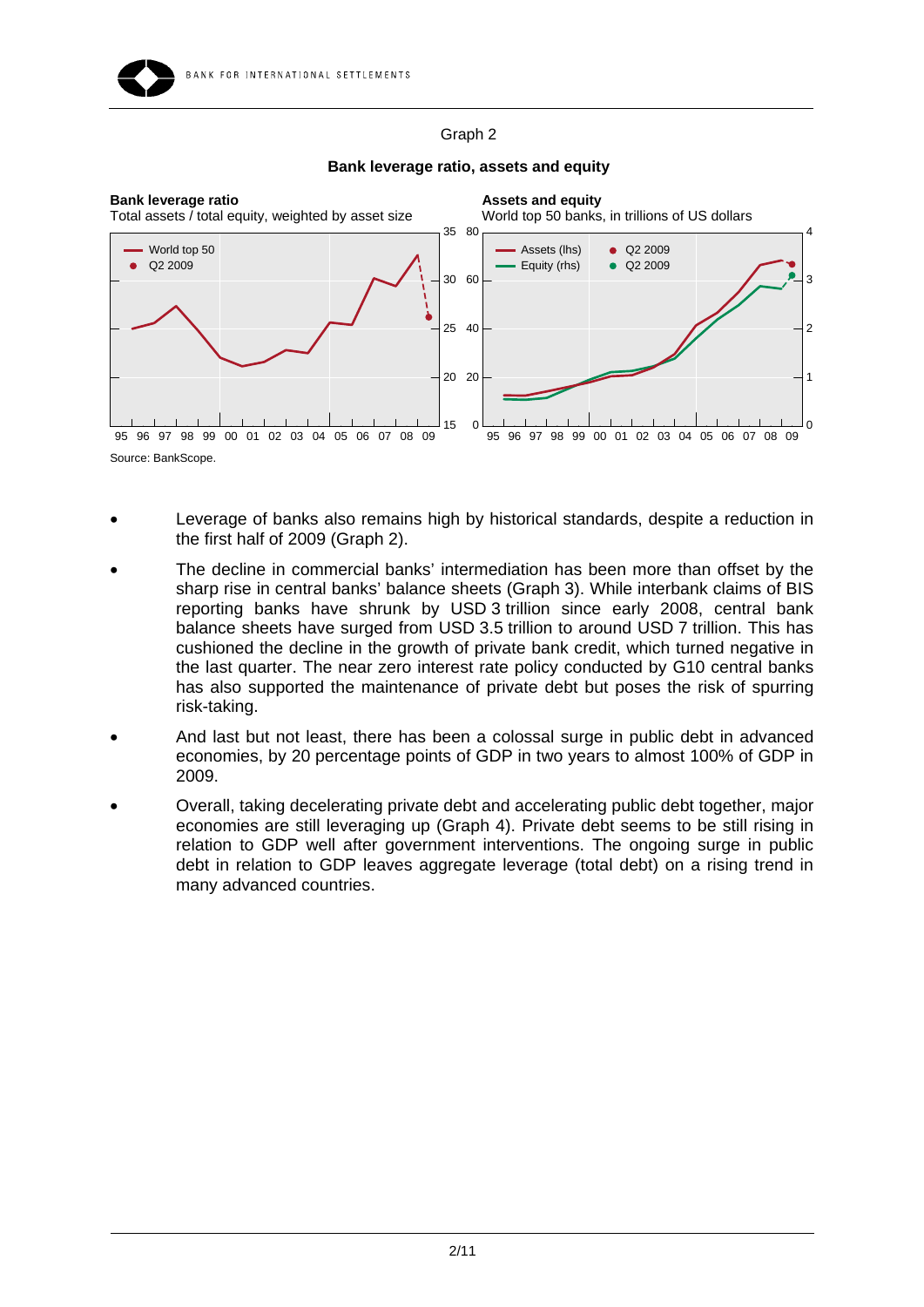



**Global interbank claims**<sup>1</sup>

8

9



Central bank assets<sup>1, 2</sup>







 $1$  In trillions of current US dollars; BIS reporting banks.  $2$  Total for the United States, the euro area, Japan, Canada, Sweden, Switzerland and the United Kingdom. <sup>3</sup> Annual percentage change in bank credit to the private sector; weighted average of growth rates using 2005 GDP and PPP weights.

Sources: Datastream; national data; BIS.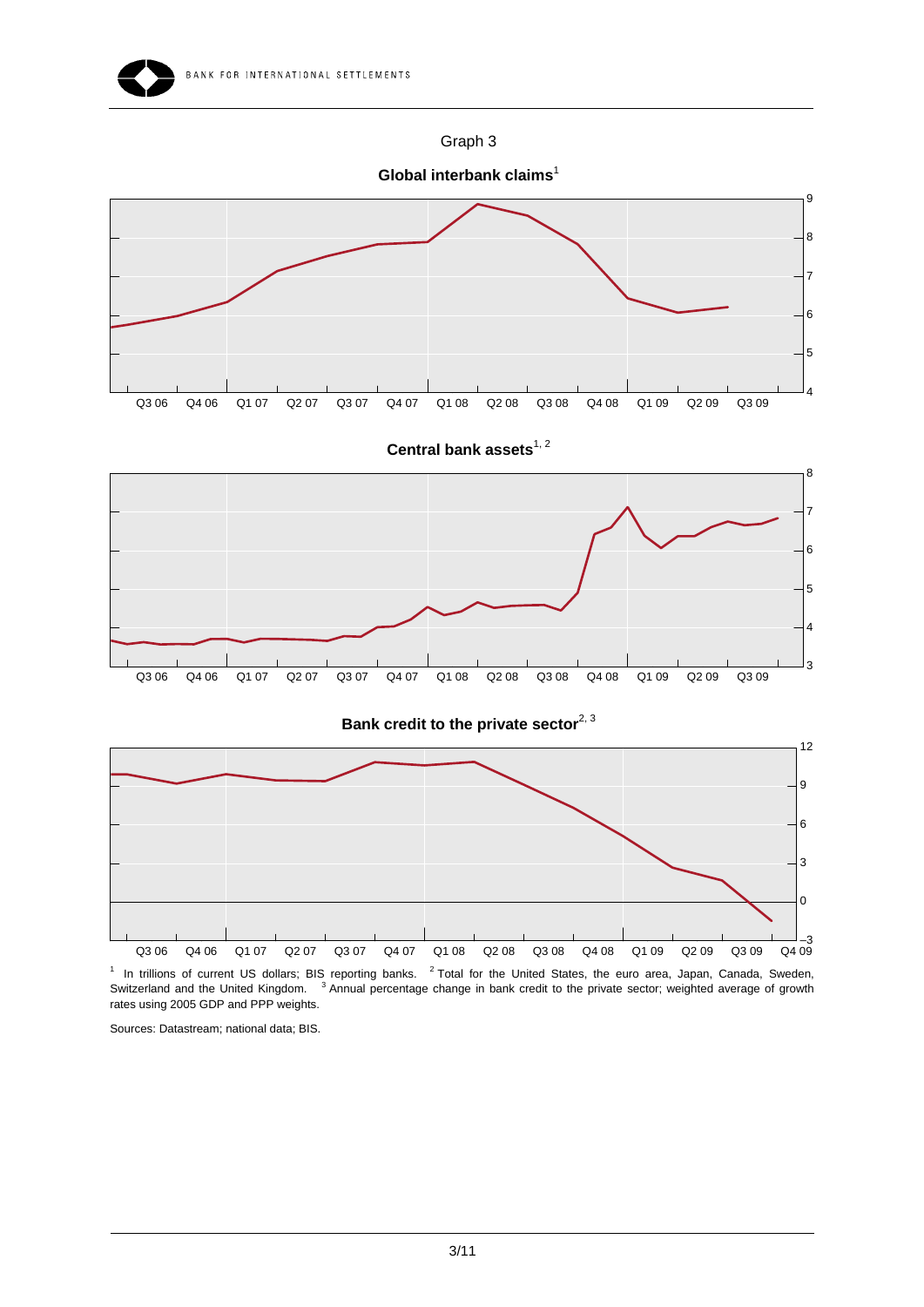

### Graph 4

### **Private and public debt**

As a percentage of GDP



The red vertical line marks the date of the Lehman Brothers bankruptcy.

 Total debt excluding equity issued by non-financial businesses, households and non-profit organisations; definitions may differ across countries; for the Netherlands, bank credit to the private sector. Data for 2009 are based on latest quarterly information available; for France and Germany, bank credit used to update private sector debt. <sup>3</sup> General government total debt; for the Netherlands, data for 2009 are OECD projections.

Sources: IMF; OECD; national data.

In a nutshell, we are implementing the leverage-led growth model for the last time, while promising to break in the future with this model by designing sound medium-term frameworks for fiscal consolidation and bank capital regulation. Promising to "be virtuous, but not now" is a perilous balancing act for policymakers.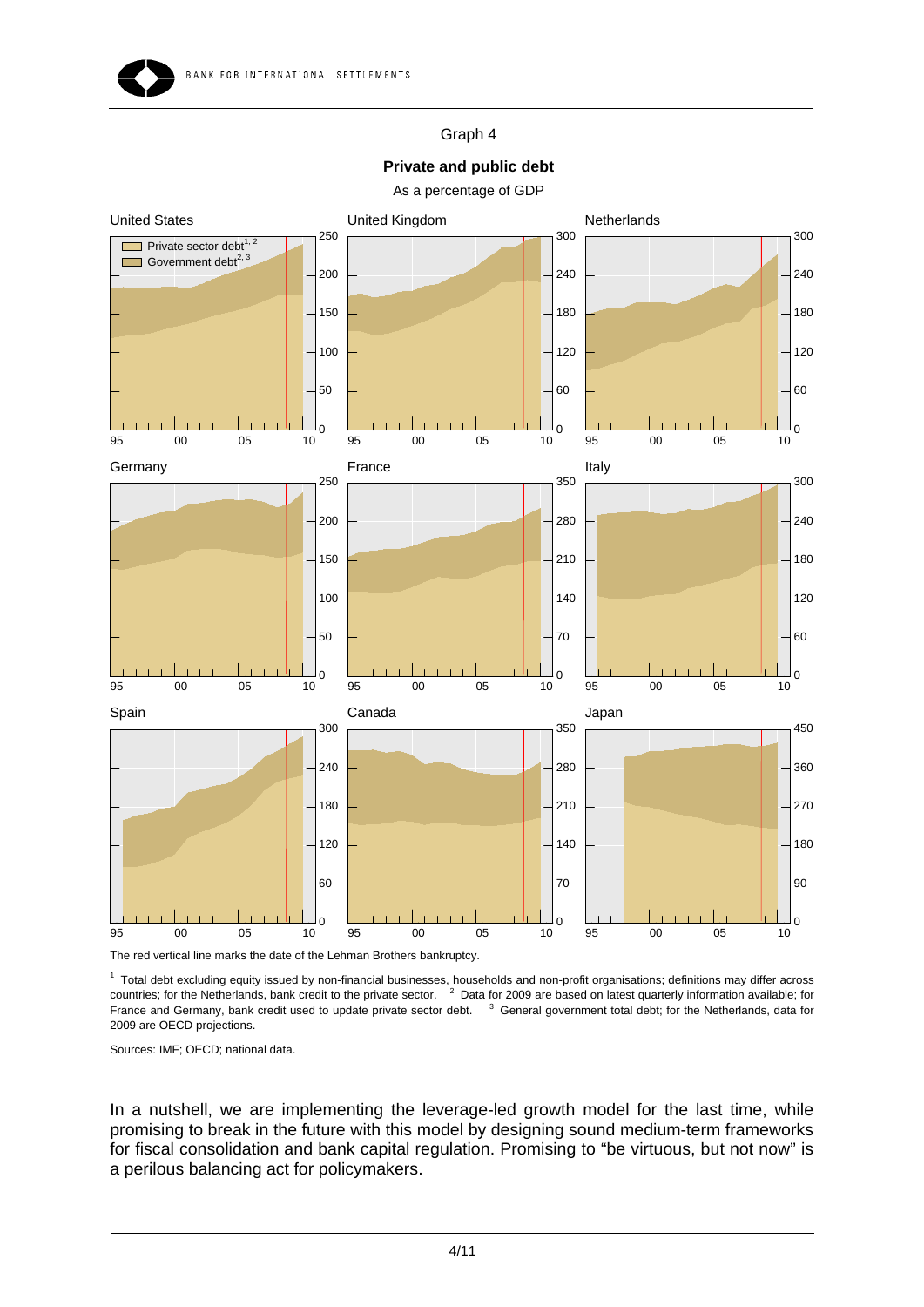

# **II. Timing and speed of unwinding**

This leads to the timing and speed of the unwinding of crisis-related public interventions. The current debate on "exiting too soon" versus "exiting too late" echoes the debate a year ago on the calibration of the stimulus deemed necessary to counter the recession (the risk of "not doing enough" versus the risk of "doing too much" and of overcalibrated stimulus). The difficulty at this point is that while the recession is abating and the recovery is gaining pace, there is a question mark over the exact measurement of the large-scale stimulus that is in the pipeline and therefore a question mark over the calibration of the stimulus. It may well be that the combination of central banks' balance sheet expansion and government debt issuance will more than compensate for private credit retrenchment (Graph 4), resulting in overcalibrated stimulus. Another key uncertainty for policymakers arises from the well known fragility of the measurement of output gaps. As was the case in the 1970s, we may be seriously overestimating economic slack. Mismeasurement of output gaps and growth potential by a wide margin may lead to an understatement of the underlying deterioration in fiscal positions (Graph 5).



#### Graph 5

<sup>1</sup> The United States, Japan, Germany, Canada, France, Italy, the Netherlands, Sweden and the United Kingdom; weighted averages using 2000 and 2005 GDP and PPP weights.

Source: OECD, *Economic Outlook* (various issues).

The dominant view is that "it is too soon to be implementing the exit strategy but not too soon to be planning for it" or, to be more specific, that "it is too soon to implement any fiscal, prudential or monetary tightening". I think that we should be less categoric than these views.

#### • *On fiscal policy*

The dominant view ("it is too soon to tighten") is highly questionable. Postponing the fiscal adjustment to a time when the recovery has consolidated may not be sustainable.

Inaction and postponement could prove a risky policy. Simply communicating on the design of future medium-term frameworks for consolidation may calm the rating agencies for a while but does not address the mounting concerns in the bond markets about fiscal solvency in the medium to long term.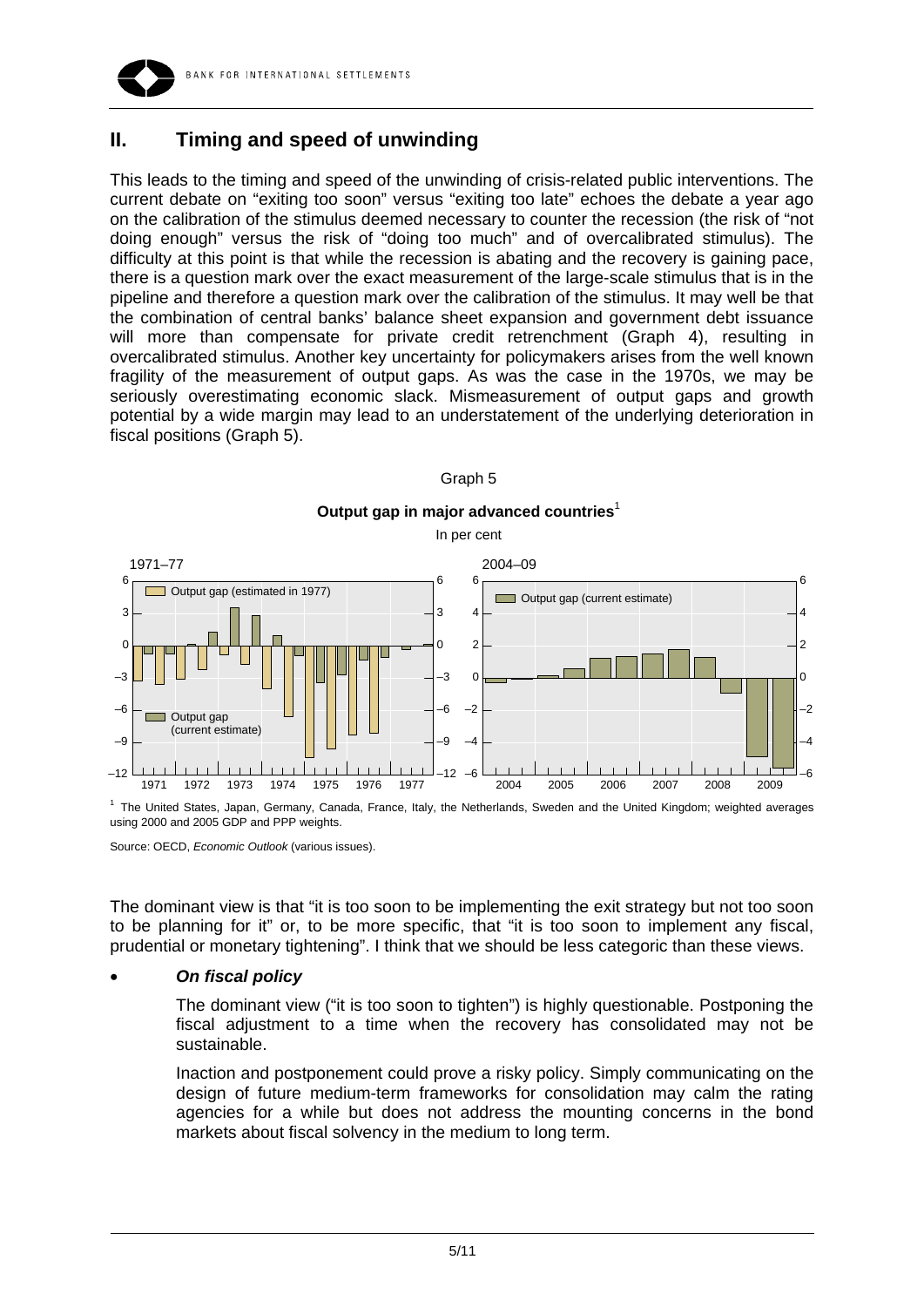

### • *On interest rate policy*

The dominant view ("it is too soon to tighten") may be right. But central banks need to keep open the option of starting to reverse the near zero interest rate policy at any point in time so as to avoid any perception of unconditional commitment to keeping interest rates very low indefinitely. Otherwise market participants will take the current easy financial conditions for granted and start speculating again. Central banks therefore need to make clear that they are adding weight to the "risk-taking channel" of monetary policy and that they will not accept a return to financial excesses.

#### • *On central banks' unconventional balance sheet policies*

The dominant view emphasises the risks associated with the premature withdrawal of unconventional balance sheet policies. Here we need to distinguish between central banks' short-term liquidity-providing measures and their large-scale outright purchases of long-term securities.

The short-term liquidity-providing facilities can be self-unwinding (a number of them having a fixed expiration date in 2010) and do not pose major exit problems. The pace of that unwinding should be linked to confirmation of the normalisation of the Libor-OIS spread and a smooth return to private credit intermediation.

#### Graph 6

# **Global liquidity:**   $\mathsf{central}$  bank assets $^1$  and foreign reserves $^2$



In trillions of current US dollars

<sup>1</sup> Total of the United States, the euro area, Japan, Canada, Sweden, Switzerland and the United Kingdom. <sup>2</sup> Total of major emerging market economies (China, Chinese Taipei, Hong Kong SAR, India, Korea, Malaysia, Singapore, Thailand, Brazil, Mexico, Russia and Turkey).

Source: National data.

Exiting from the outright asset purchases will be more challenging. Given the potential impact on asset prices, central banks may be tempted not to sell but to adopt a "buy and hold" stance. However, the key issue here relates to the potential role of central banks in directly influencing long-term bond yields and credit spreads: market participants should be under no illusion that we are entering into a new permanent accommodative monetary policy regime in which central banks would be able and willing to control the entire length of yield curves as well as credit spreads and mortgage rates. The unconventional measures should not be seen as an additional set of tools that central banks would use in their normal day-to-day conduct of policy.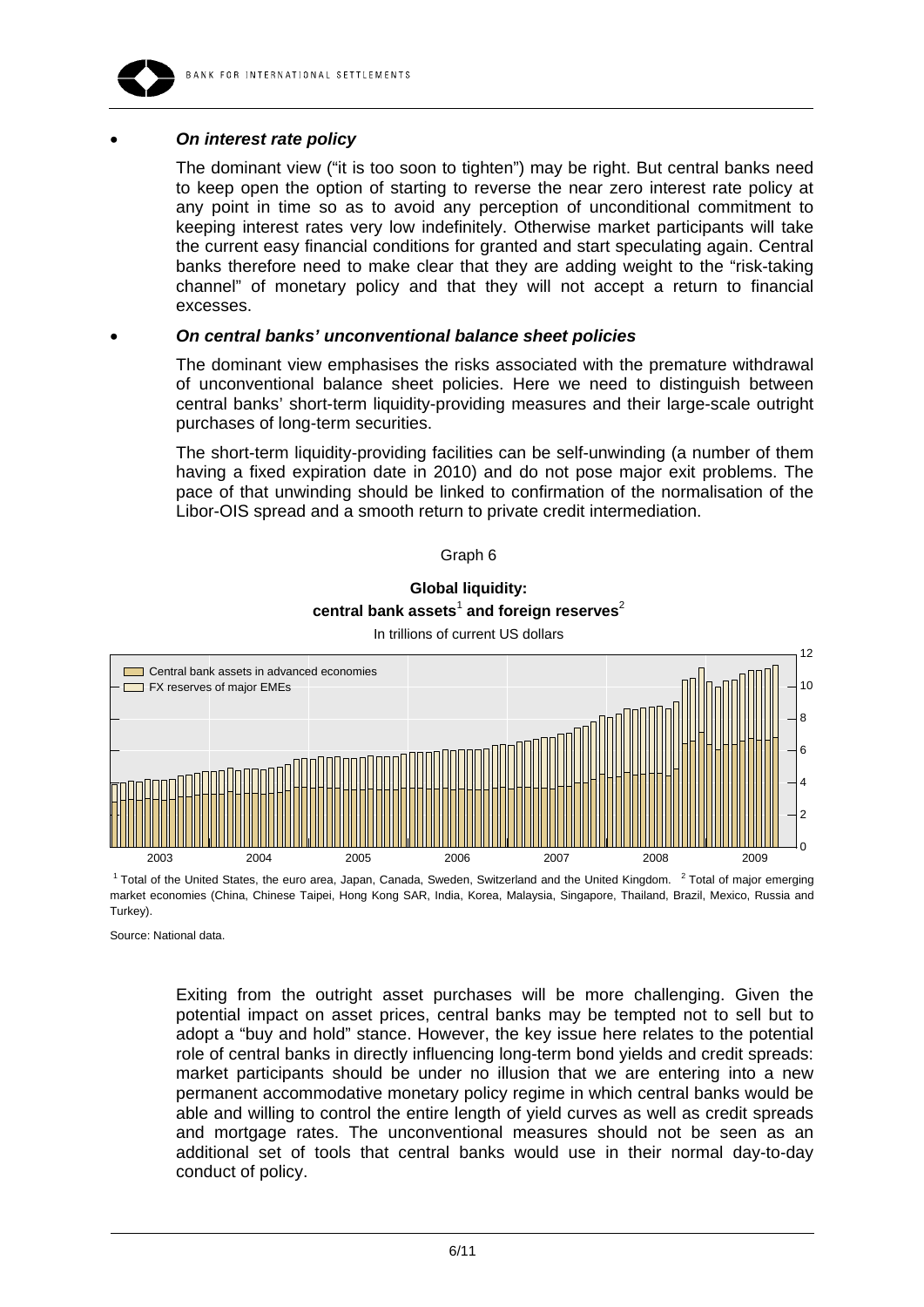

In normal times, central banks will need to go back to their usual approach of controlling only the short end of the yield curve and of refraining from interventions with potential distorting effects on relative asset prices. Exiting from unconventional monetary policy is necessary to make clear that the unconventional will not become the new normal. The sooner the exit, the better.

#### • *On prudential policy*

On prudential policy, the consensus view again is that "it is too soon to tighten capital requirements": stronger capital requirements for banks are to be phased in as financial conditions improve and the economic recovery is assured, with the aim of implementation by end-2012. This medium-term phasing-in adopted by the Basel Committee and the G20 addresses the concern over whether banks would be able to continue their financial intermediation function of providing stable flows of lending. In the meantime, there has been a market-driven increase in banks' Tier 1 capital ratios of around 2 percentage points between end-2006 and end-June 2009 (Graph 7). But we should not draw too much comfort from this improvement since we know that credit losses in banking books lag the business cycle.







<sup>1</sup> For the following 21 large banks: Bank of America Corporation, Citigroup Inc, HSBC Holdings Plc, JPMorgan Chase & Co, Mitsubishi UFJ Financial Group, Industrial & Commercial Bank of China, Royal Bank of Scotland Group Plc, Crédit Agricole Group, Banco Santander SA, BNP Paribas, Barclays Plc, HBOS Plc, Mizuho Financial Group, UniCredit SpA, ING Bank NV, UBS AG, Sumitomo Mitsui Financial Group, ABN Amro, Deutsche Bank AG, Société Générale, Credit Suisse Group.

There is at least one area where the postponement of a tightening of capital requirements is simply not defensible: the trading book additional capital charge needs to be implemented by the end of 2010 given the extremely low current level of capital requirements on the trading book, even relative to banks' economic capital estimates.

\* \* \*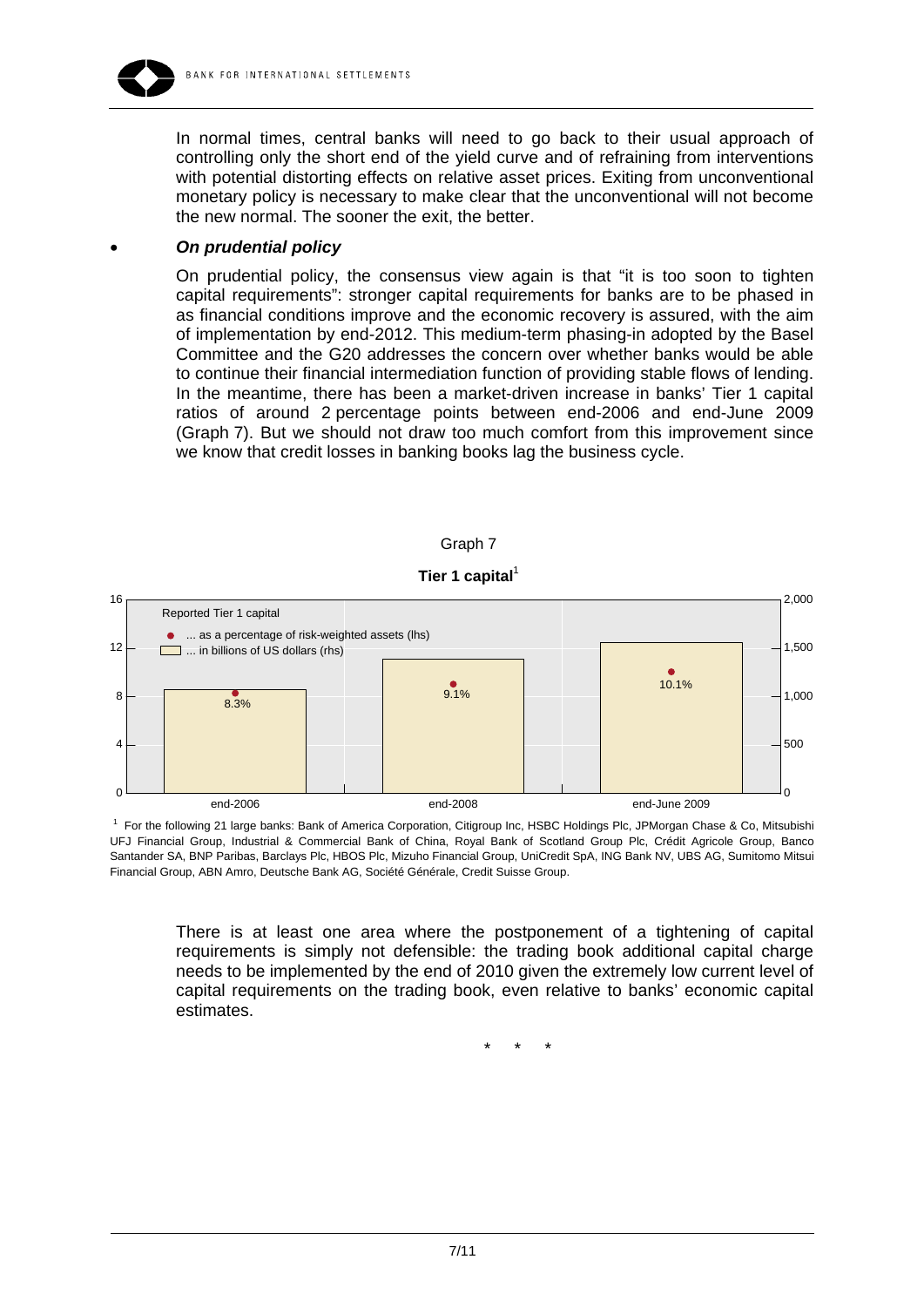### Graph 8



#### **Credit default swap premia**

Sources: Datastream; Depository Trust & Clearing Corporation; Markit; BIS calculations.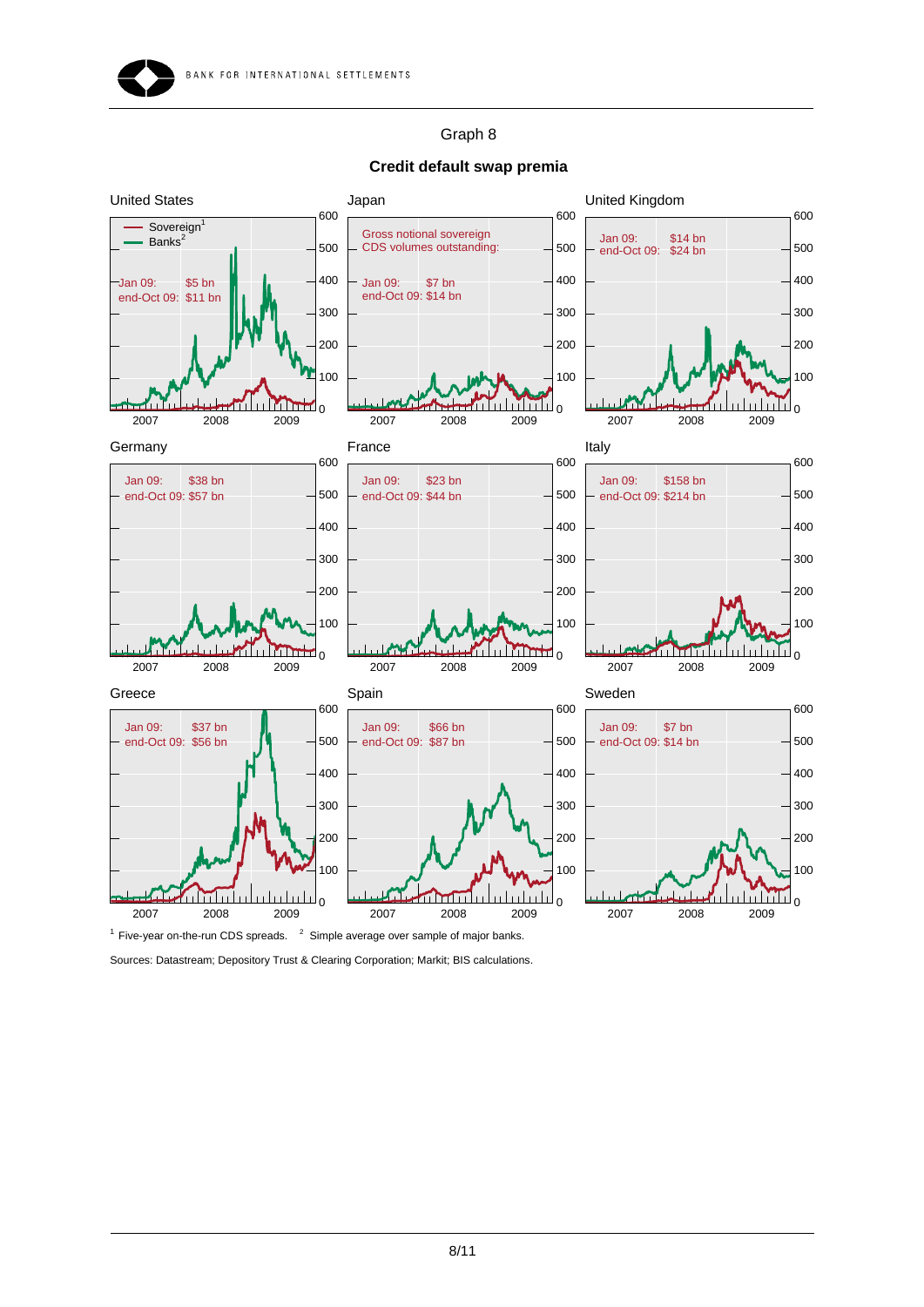

To conclude on the timing and speed of unwinding: as a minimum, we should recognise that a premature exit and a late exit can be equally damaging.

Beyond that, experience suggests that the biggest risk is exiting too late and too slowly or, in the case of fiscal policy, not exiting at all. The political economy pressures are overwhelmingly in that direction. There are three serious risks associated with the policy of "doing nothing now".

- **On the fiscal side**, the "do nothing" stance could fuel the concern over fiscal solvency, with the potential to trigger bond market disruption. In some G7 countries, sovereign CDS spreads are as high as bank CDS spreads (Graph 8). It would be more prudent to start the fiscal consolidation effort in 2010 already.
- *On the interest rate policy side*, in addition to the medium-term inflation risks posed by excessive stimulus, the biggest risk in the short term is related to *asset price misalignments*. The combination of near zero policy rates in G10 countries and excessive risk-taking could create a series of asset price bubbles. Indeed, many observers are concerned by the ongoing resumption of carry trades on currency markets induced by the large interest rate differentials between advanced and emerging market economies (Graph 9). This calls for monetary policy to take better account of asset prices and credit booms, as the BIS has long been advocating.<sup>[2](#page-8-1)</sup>







 $1$  In per cent; aggregates are weighted averages based on 2005 GDP and PPP exchange rates.  $2$  Argentina, Brazil, Chile, China, Chinese Taipei, Colombia, the Czech Republic, Hong Kong SAR, Hungary, India, Indonesia, Korea, Malaysia, Mexico, Peru, the Philippines, Poland, Russia, Singapore, South Africa, Thailand and Turkey; for China, one-year lending rate. <sup>3</sup> For Chinese Taipei, Hong Kong SAR and Singapore, money market rates. <sup>4</sup> Argentina, Brazil, Chile, Colombia, Mexico and Peru. <sup>5</sup> Chinese Taipei, Hong Kong SAR, India, Indonesia, Korea, Malaysia, the Philippines, Singapore (three-month market rate) and Thailand.

Sources: IMF; Bloomberg; JPMorgan Chase.

 $\overline{a}$ 

• *On the prudential policy side*, the biggest risk to long-term financial stability and sustainable economic growth would be if the regulatory reform of banks' capital and leverage were sidetracked. Some representatives of the banking industry have raised objections to the planned strengthening of capital requirements and the

<span id="page-8-0"></span><sup>1</sup> Lorenzo Bini Smaghi, "Monetary policy in challenging times", speech, London, 19 November 2009.

<span id="page-8-1"></span><sup>2</sup> William White, "Is price stability enough?", *BIS Working Papers*, no 205, 2006.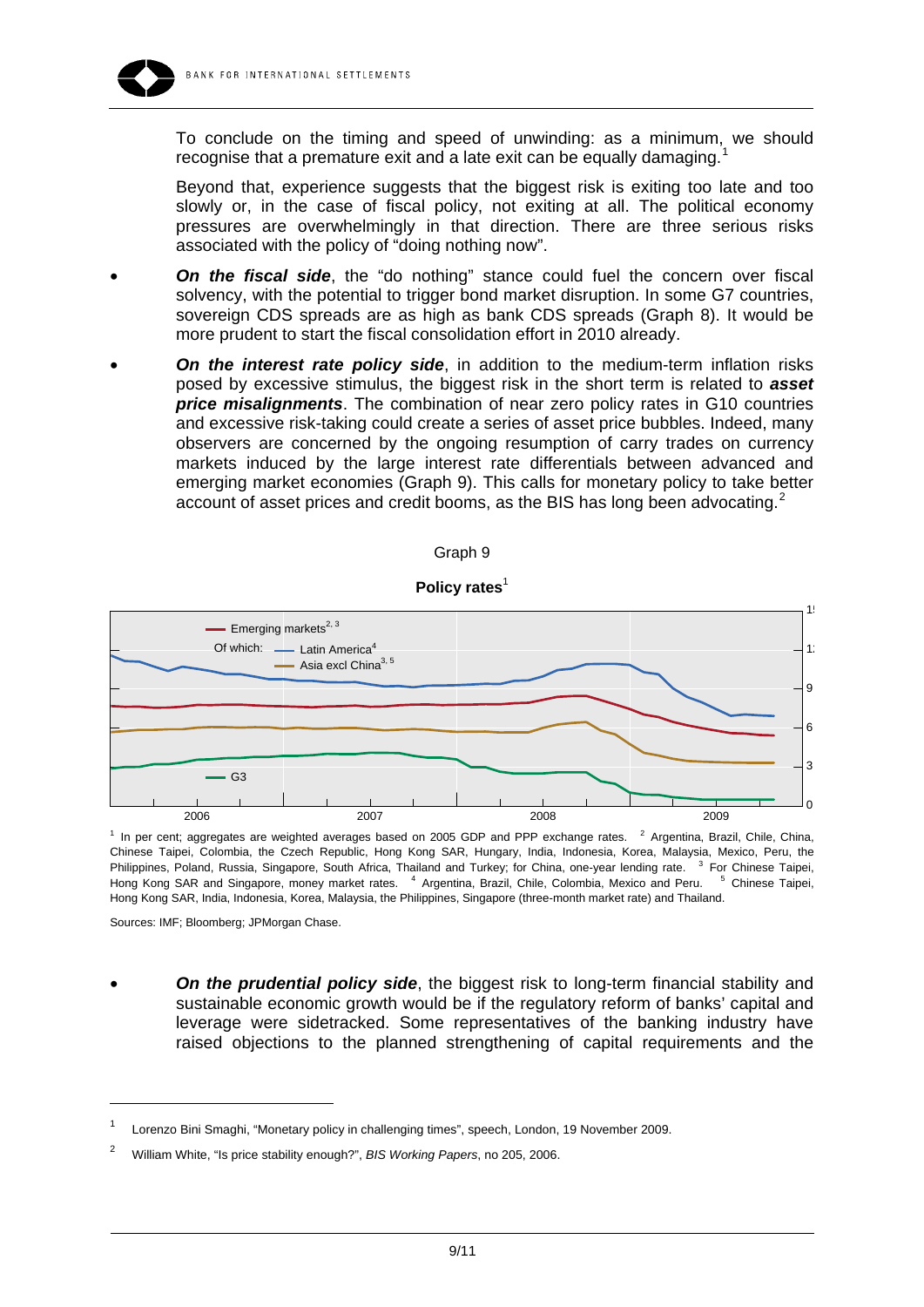

introduction of a leverage ratio as a supplement to the risk-based capital requirement framework to contain the build-up of leverage in the system.

I know that the regulatory authorities will remain firm on these two fronts. Some banks don't seem to "get it", and are still promising returns on equity of 20% or above to their shareholders. Excessive leverage and risk-taking can no longer be the way to deliver on such promises. They must be grounded in sound, sustainable business models that are robust over a full cycle.

\* \* \*

To summarise, we need to embed exit strategies in an overall financial stability framework ensuring consistency across all the elements: unwinding of exceptional fiscal and monetary policies, and strengthening of macro- and microprudential approaches to financial supervision.

# **III. International coordination of unwinding**

Let me finally move to the discussion of the areas where international coordination of unwinding is essential.

The exit from monetary and fiscal stimulus will have to take into account domestic economic conditions and will therefore be essentially a national decision. That said, G20 governments have been signalling coordinated fiscal stimulus for the past 18 months. This suggests that coordinated signals should symmetrically be expected in the direction of fiscal consolidation. On the monetary policy side, where decisions are also national, the interest rate cuts announced jointly by central banks on 8 October 2008 were an unprecedented collective action with a powerful signalling effect.

The intensity of the cooperation among central banks was also reflected in the reciprocal bilateral swap lines established to address cross-border foreign currency liquidity shortages. These arrangements will expire early next year, and a smooth coordinated unwinding can be expected.

More generally, the central banking community will continue to make use of existing cooperation forums – especially the committees hosted by the BIS (eg the Committee for the Global Financial System and the Markets Committee) – to share information and perspectives on the unwinding of unconventional interventions.

Regarding the exit from government financial sector support measures, this is an area where the need for international coordination is crucial because of the global nature of large and complex financial institutions and the knock-on effects on other countries.

This is particularly the case for deposit insurance. Disengaging from extraordinary depositor protection measures requires strong international coordination, a good example of which is the initiative taken jointly by Hong Kong SAR, Malaysia and Singapore to coordinate the exit from the full deposit guarantee.

Another area requiring strong international coordination is the removal of guarantees on wholesale bank liabilities, which may not be a smooth and easy process. The introduction of these measures in the urgency of the crisis was poorly coordinated internationally as regards the fee structure, pricing and subsidy element of the guarantees.

Among financial institutions, there are differing degrees of dependence on public support. Weaker banks continue to rely on government facilities, while stronger institutions are again able to fund themselves in the senior unsecured bond market. Although it is justifiable for markets to discriminate among financial institutions and to tier financial institutions according